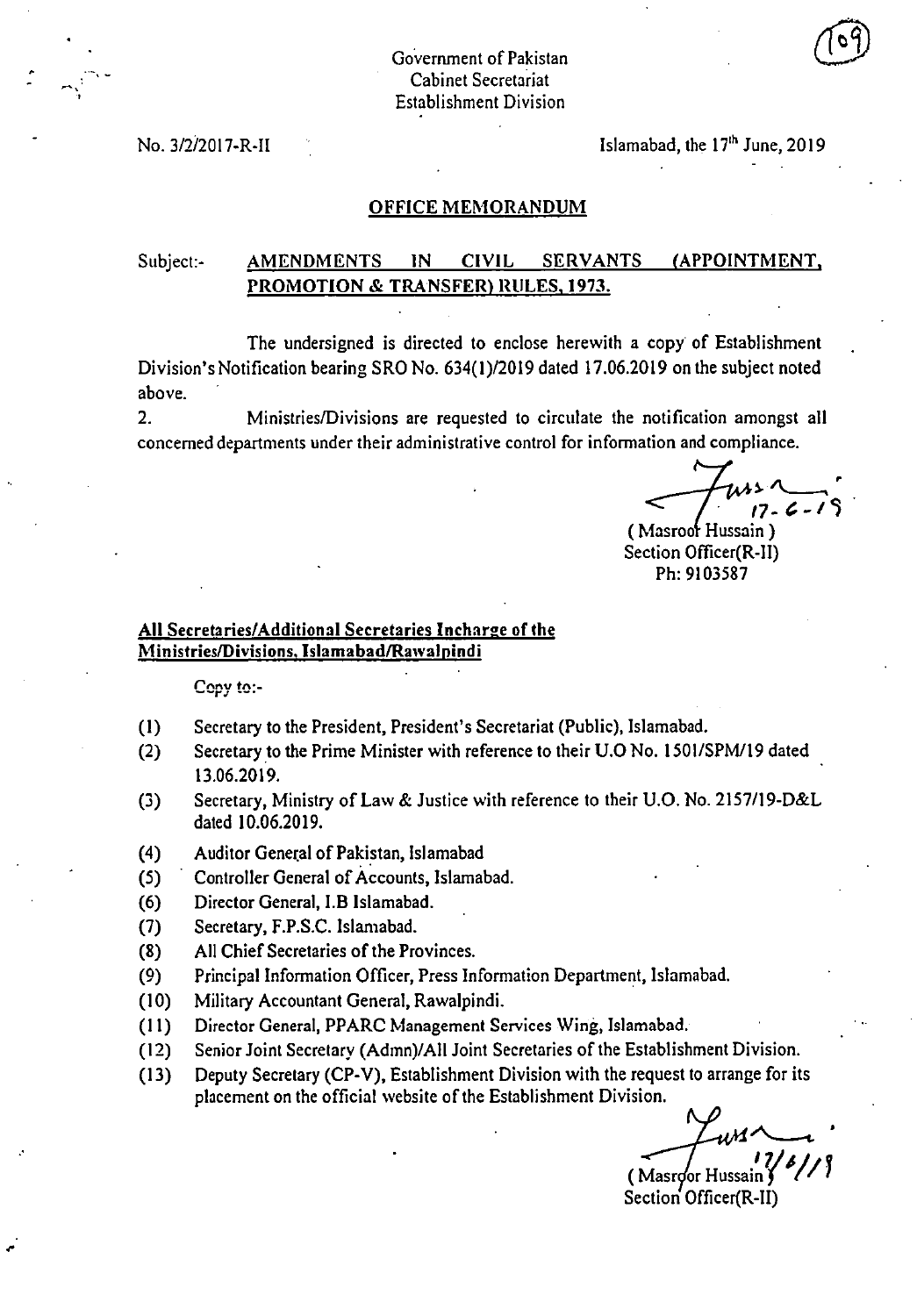### TO BE PUBLISHED IN THE NEXT ISSUE OF GAZETTE OF PAKISTAN EXTRA ORDINARY PART-II

F.No.3/2/2017-R-2 Government of Pakistan Cabinet Secretariat Establishment Division \*\*\*

Islamabad, the 17<sup>th</sup> June, 2019

# NOTIFICATION

 $634$  (i) S.R.O. 72019.- In exercise of the powers conferred by sub-section (1) of section 25 of the Civil Servants Act, 1973 (LXXI of 1973) read with Notification No.S.R.0.120(1)/98, dated the 27" February, 1998, the Prime Minister is pleased to direct that the following further amendments shall be made in the Civil Servants (Appointment, Promotion and Transfer) Rules, 1973, namely:-

In the aforesaid Rules.-

- in rule 14, in clause (ii), for the expression "3 to 15" the  $(a)$ expression "6 to 15" shall be substituted;
- in rule 15,-  $(b)$ 
	- for the expression "3 to 15" the expression "6 to 15" shall be  $(i)$ substituted; and
	- after the word "concerned", the words "strictly in  $(ii)$ accordance with the provisions contained in the recruitment rules of the post concerned" shall be inserted; and
- $(c)$  in rule  $16$ ,
	- for the expression "1 to 2", the expression "1 to 5" shall be  $(i)$ substituted; and
	- after the word "basis", the words "through balloting" shall be  $(i)$ inserted.

F. No. 3/2/2017-R-11

**ni**  ( Zafar Ismaet1 ) Deputy Secretary